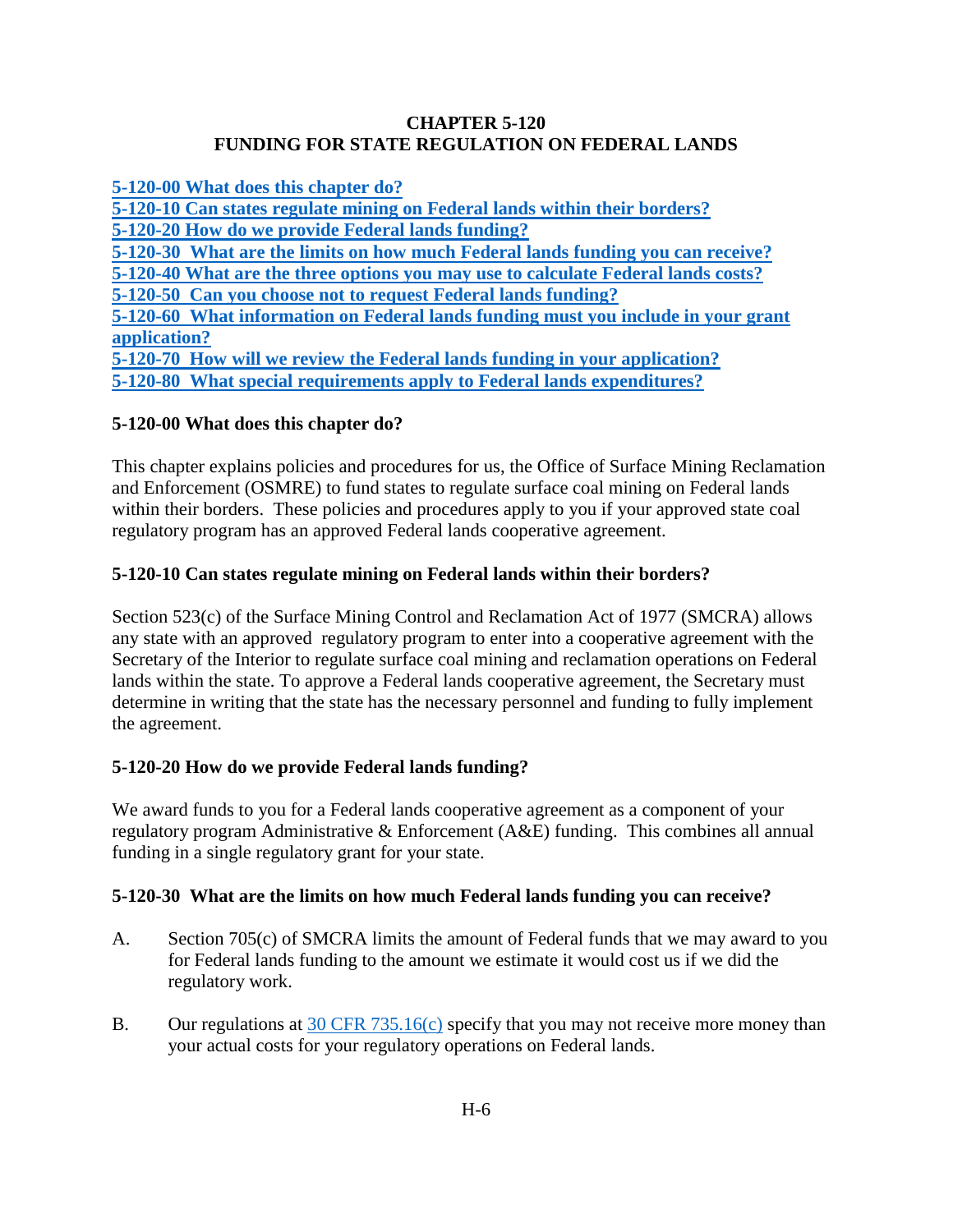#### <span id="page-1-0"></span>**5-120-40 What are the three options you may use to calculate Federal lands costs?**

We have established three options for you to calculate your Federal lands funding. You may choose which of these three options you use as the basis for the amount of Federal lands funding you request in your grant application.

- A. Mine Acreage Option.
	- 1. Under this option, you use the percentage of all permitted Federal lands acres to all permitted acres in the state (except Indian lands) to determine the split between Federal and non-Federal program costs.
	- 2. Determine the number of permitted acres of Federal land and the total number of permitted acres in your state. List each mine which is under permit, or for which a permit is anticipated, during the grant period, and the number of Federal acres and total acres for each mine. Calculate the total number of Federal lands acres and total acres in the state. You must include this list in your grant application.
	- 3. Divide the Federal lands acres by total acres to calculate the percentage of Federal lands acres. You can use the percentage of Federal lands acres as the percentage of your total program costs which are for Federal lands operations. Apply this percentage to your estimate of the total cost of your program for this period to determine your costs for Federal lands operations. The remaining costs are your non-Federal lands costs. Calculate the final budget funding split by applying the 50% match requirement to your non-Federal lands costs.
	- 4. For example, if 30% of a state's total permitted acreage is on Federal lands, and then 30% of that program's total costs would be Federal lands costs which are 100% Federally funded. The remaining 70% of the program costs would be for non-Federal lands, and would be split evenly between Federal and non-Federal funds. If the total program costs for this state were \$1,000,000, the state would apply for Federal funding of \$650,000 (\$300,000 for Federal lands costs and \$350,000 for 50% of the non-Federal lands costs) and show \$350,000 in state funds for the other 50% of the non-Federal lands costs.
- B. Area-Weighted Acreage Option.
	- 1. Under this option, the Federal lands acreage is adjusted up to reflect the additional requirements and higher costs states experience in working on Federal lands.
	- 2. For each permit area, calculate the percentage of Federal lands within the total of all lands (non-Indian) in the permit area. Then determine the appropriate funding level for each permit area using the following table.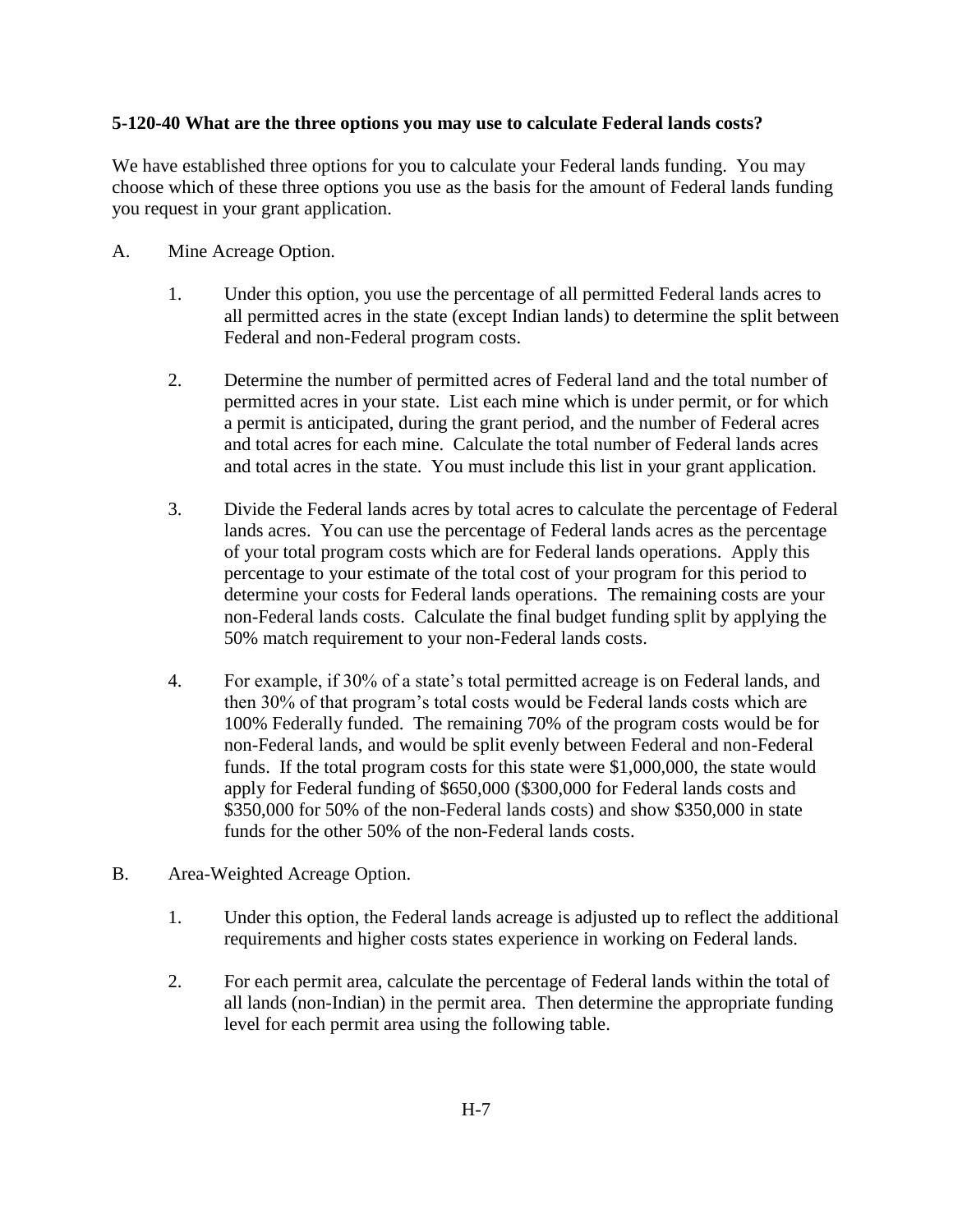| If the Federal<br>lands percent is: | Then the Federal<br>lands funding<br>percent is: | And the Federal<br>funding percent<br>(with 50% match)<br>$i$ s: |
|-------------------------------------|--------------------------------------------------|------------------------------------------------------------------|
| 0%                                  | 0%                                               | 50%                                                              |
| $>0$ but $< 25\%$                   | 25%                                              | 62.5%                                                            |
| $>25$ but $< 50\%$                  | 50%                                              | 75%                                                              |
| $>50$ but $< 75\%$                  | 75%                                              | 87.5%                                                            |
| $>75\%$                             | 100%                                             | 100%                                                             |

- 3. Multiply the Federal funding percent for each permit area by the total acreage for the permit to determine the Federally-funded acres in each permit area. List each mine which is permitted or expected to be permitted during the grant performance period showing the permitted Federal lands and total acres, the Federally-funded acres calculation for each mine, and the total Federally-funded acres. Include the list in your grant application.
- 4. Divide the total Federally-funded acres in the state by the total permitted acres to get the percentage of Federally-funded acres. Then apply the percentage of Federally-funded acres to the estimated total state regulatory program costs to determine the Federal lands funding. The remaining program costs, representing operations on non-Federal lands, must be funded with 50% Federal and 50% state share funds.
- C. Workload Option.
	- 1. Under this option, you calculate the Federal cost sharing percentage based on your detailed workload projections for the grant period. To estimate your costs, multiply your average costs for permitting and inspection and enforcement activities by the workload you anticipate during this grant period. You may also add any unique workload costs not included in the permitting or inspection and enforcement to the cost estimate.
	- 2. You must use your own system to determine what percent of the total projected workload for the grant period involves regulation on Federal lands. You must provide item-specific information in the analysis of your workload, and include data from your records and other supportable information to justify your calculations for the Federal lands cost and the Federal/state funding split in your grant application.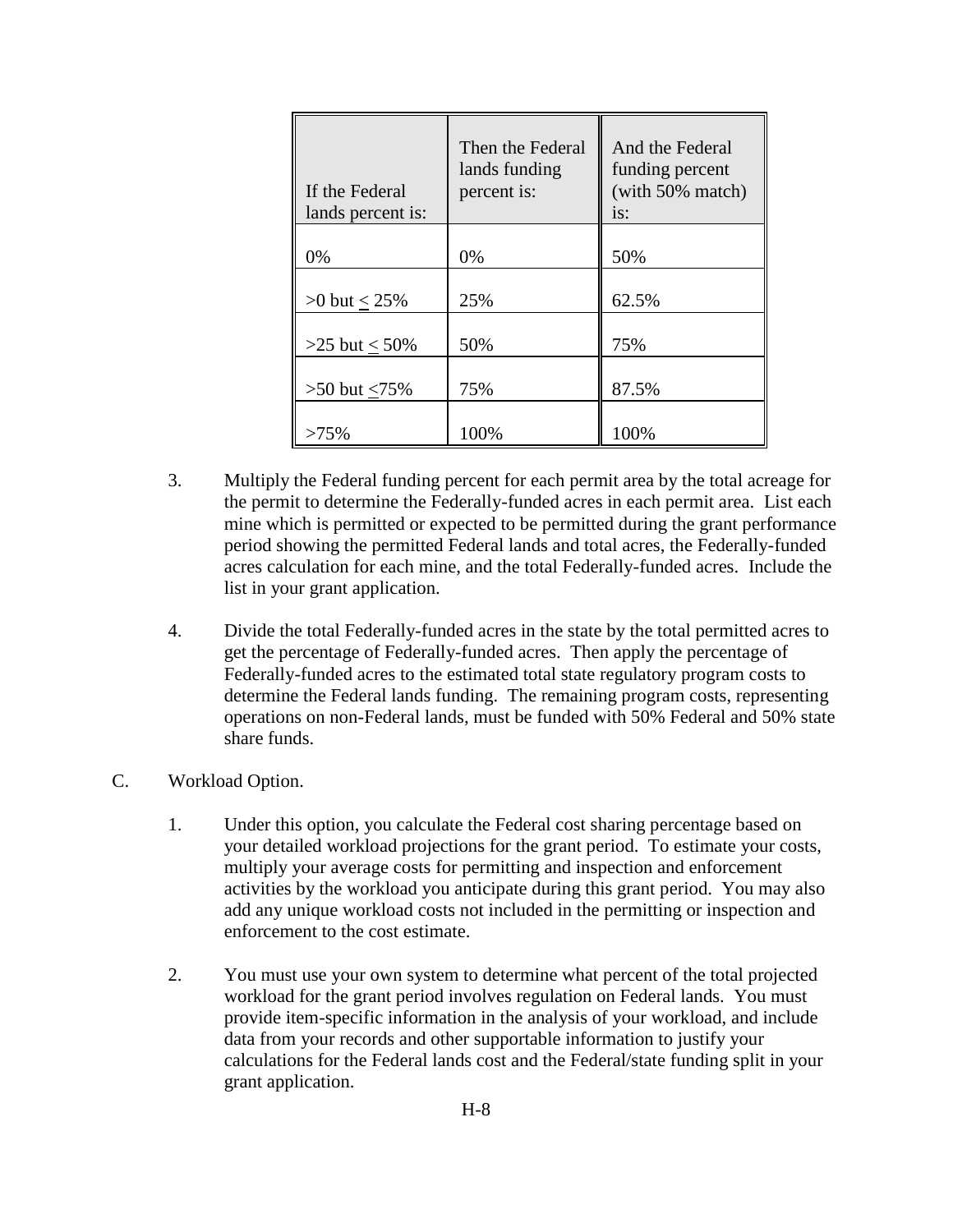## <span id="page-3-0"></span>**5-120-50 Can you choose not to request Federal lands funding?**

Yes, states with approved Federal lands cooperative agreements may choose not to request additional funding above the fifty percent normal cost-sharing ratio for your work on non-Federal lands. If you do not request Federal lands funding, you do not have to separate costs for work on Federal lands or to provide any of the additional information or calculations required above.

## <span id="page-3-1"></span>**5-120-60 What information on Federal lands funding must you include in your grant application?**

- A. You must prepare each grant application in accordance with any requirements of the approved cooperative agreement and in accordance with grant application procedures outlined in [Chapter 5-200.](https://www.osmre.gov/lrg/fam/5-200.pdf) In addition, as part of your grant application for Federal lands funding, you must provide the following information.
	- 1. A detailed breakdown of the estimated total cost of implementing the regulatory program into Federal and non-Federal lands components. You must explain and document the option and calculations used.
	- 2. If you use the acreage or area-weighted acreage options, you must provide a list of each mine and the actual permitted acreage of Federal and total lands.
	- 3. If you use the workload option, you must include a detailed estimate of the Federal lands workload, discussed in terms of the specific permitting, inspection and enforcement, and administrative requirements of your state regulatory program and the cooperative agreement.
- B. You should calculate the Federal lands funding using your preferred option. Then add it to the Federal share of the non-Federal lands funding (normally 50% of the cost) to determine your total regulatory grant request. When we review your application, we will determine whether the calculation is adequately documented and the proposed budget meets the funding limits in this section.

## <span id="page-3-2"></span>**5-120-70 How will we review the Federal lands funding in your application?**

Our awarding office must perform the following functions.

A. Prepare state-specific data estimating what it would cost us to regulate these Federal lands if there were no cooperative agreement. Include permitting, inspection and enforcement, and administrative activities which we would conduct under a Federal program.